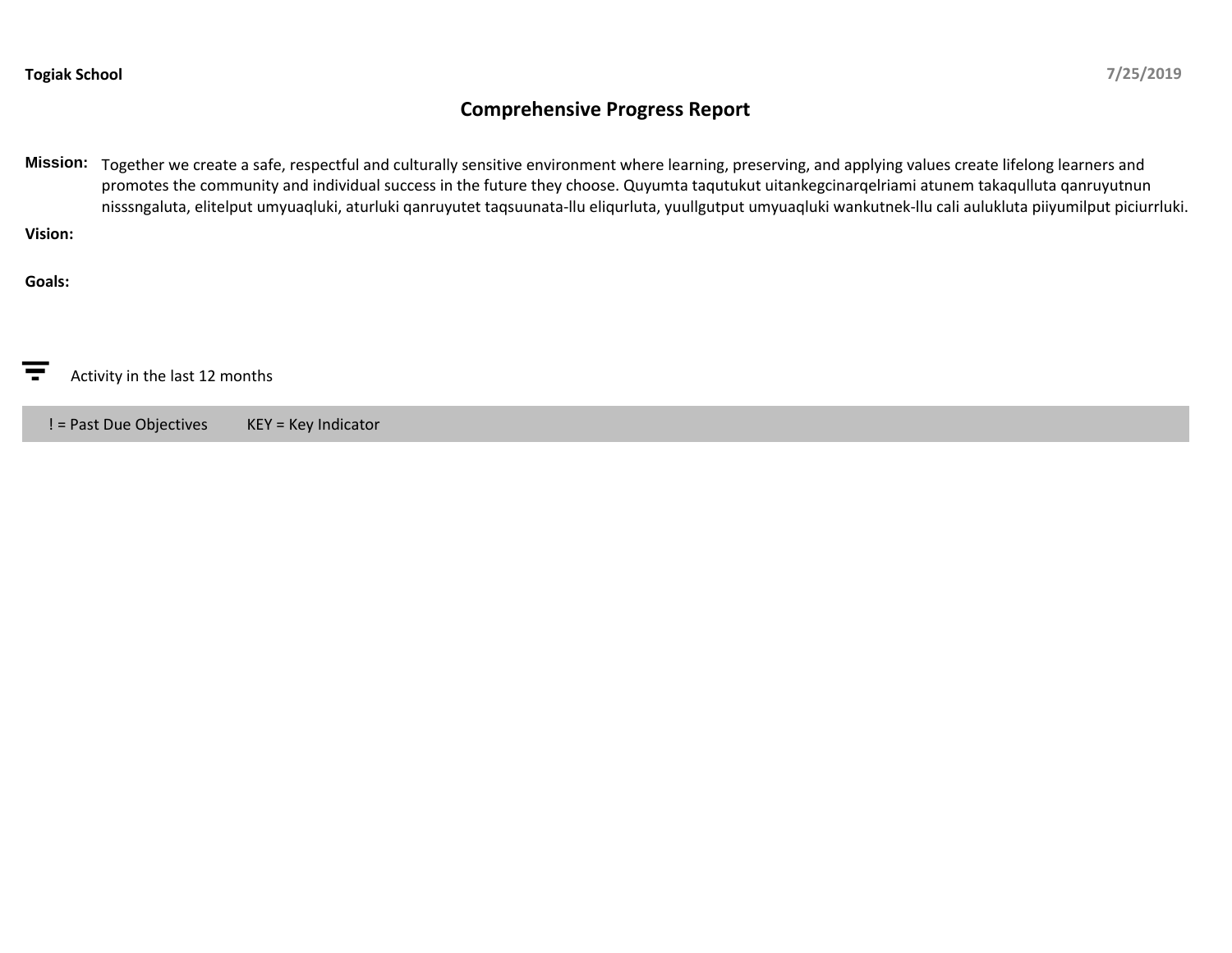| <b>Core Function:</b>                      |            |        | <b>Instruction</b>                                                                                                                                                                                                                                                                                                                                                                                                                                                                                                                                                                                                                                                                                                                                                                                                                                                                                                 |                                   |                    |                    |  |
|--------------------------------------------|------------|--------|--------------------------------------------------------------------------------------------------------------------------------------------------------------------------------------------------------------------------------------------------------------------------------------------------------------------------------------------------------------------------------------------------------------------------------------------------------------------------------------------------------------------------------------------------------------------------------------------------------------------------------------------------------------------------------------------------------------------------------------------------------------------------------------------------------------------------------------------------------------------------------------------------------------------|-----------------------------------|--------------------|--------------------|--|
| <b>Effective Practice:</b>                 |            |        | Domain 3.0- There is evidence that research based, effective, and varied instructional strategies are used in all classrooms to meet the<br>needs of each student.                                                                                                                                                                                                                                                                                                                                                                                                                                                                                                                                                                                                                                                                                                                                                 |                                   |                    |                    |  |
|                                            | <b>KEY</b> | 3.02   | School staff implement a coherent, documented plan throughout the<br>school to ensure that all students receive core instruction and all low-<br>performing students receive additional support to help them meet or<br>exceed the state content standards.(335)(KEY,SWP)                                                                                                                                                                                                                                                                                                                                                                                                                                                                                                                                                                                                                                          | Implementation<br><b>Status</b>   | <b>Assigned To</b> | <b>Target Date</b> |  |
| <b>Initial Assessment:</b>                 |            |        | 11/14/17 - We have implemented Safe and Civil CHAMPS as building-<br>wide expectations delivery system. All staff are using district approved<br>the curriculum for all core subjects. Identification of low performing<br>students is following the RTI model. We have placed a lot of emphasis<br>on better implementation of tier 1 structures to reduce the number of<br>students that need tier 2 and 3 interventions. We have implemented<br>tutoring 3 days a week to benefit low performing students.  We have<br>added 30 minutes of intervention time in grades k-5. We have 2nd step<br>being implemented in K-8.<br>2/8/19 In addition to continuing the items under 11/14/17, we have<br>identified attendance as a primary barrier to students receiving core<br>instruction. We are establishing an attendance and behavior liaison<br>position that will work with families to improve attendance. | Limited Development<br>11/14/2017 |                    |                    |  |
| <b>How it will look</b><br>when fully met: |            |        | When fully implemented no students will fall through the cracks. There<br>will be processes in place to systematically identify students that are<br>not meeting standards or expectations. All students will be receiving<br>core instructions with supplemental materials that can ensure that they<br>are successful at meeting the standards. Attendance will be at or above<br>95%.                                                                                                                                                                                                                                                                                                                                                                                                                                                                                                                           |                                   | <b>Tobe Gurley</b> | 11/01/2019         |  |
| <b>Actions</b>                             |            |        |                                                                                                                                                                                                                                                                                                                                                                                                                                                                                                                                                                                                                                                                                                                                                                                                                                                                                                                    | 0 of 6 $(0%)$                     |                    |                    |  |
|                                            |            |        | 11/14/17 Task 1- All students will receive core instruction using district approved<br>curriculum in a manner that is academically engaging and follows best<br>practices. This will be monitored through weekly walk through<br>observations.                                                                                                                                                                                                                                                                                                                                                                                                                                                                                                                                                                                                                                                                     |                                   | Michael Lee        | 11/30/2018         |  |
|                                            |            | Notes: |                                                                                                                                                                                                                                                                                                                                                                                                                                                                                                                                                                                                                                                                                                                                                                                                                                                                                                                    |                                   |                    |                    |  |
|                                            |            |        | 11/14/17 Task 2- Staff will identify students that are failing to meet the required<br>standards using the core curriculum and implement a team approach to<br>find supplemental resources that can assist in making them successful.                                                                                                                                                                                                                                                                                                                                                                                                                                                                                                                                                                                                                                                                              |                                   | Tobe Gurley        | 11/30/2018         |  |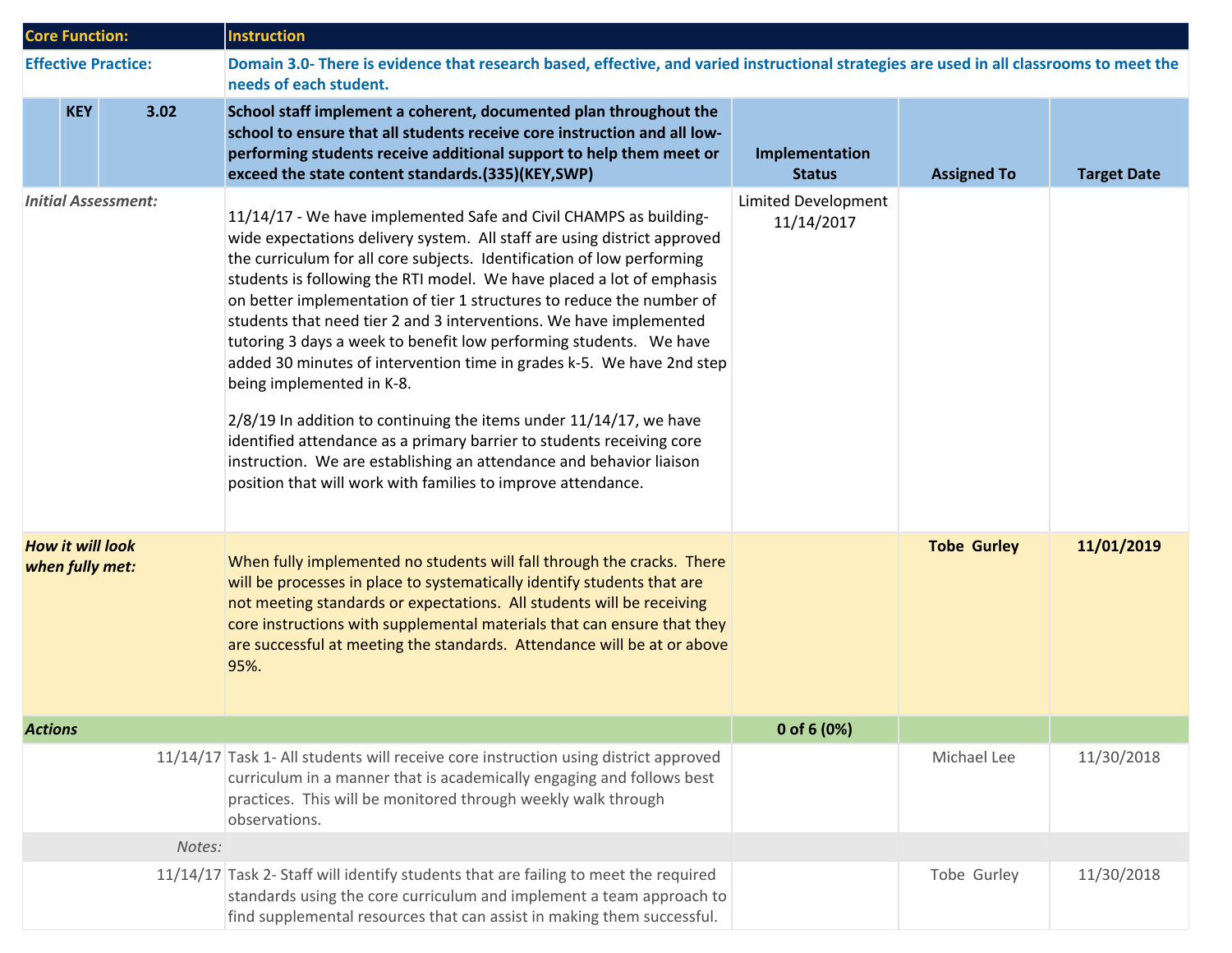| Notes: |                                                                                                                                                                                                                                                                                                                                                                                                                                                                                                                                                                                                                                                                                 |             |            |
|--------|---------------------------------------------------------------------------------------------------------------------------------------------------------------------------------------------------------------------------------------------------------------------------------------------------------------------------------------------------------------------------------------------------------------------------------------------------------------------------------------------------------------------------------------------------------------------------------------------------------------------------------------------------------------------------------|-------------|------------|
|        | 11/16/17 Task 3- Teachers will increase the Opportunities to Respond through the<br>use of various academic strategies.                                                                                                                                                                                                                                                                                                                                                                                                                                                                                                                                                         | Michael Lee | 11/30/2018 |
|        | Notes: The SSOS coach will assist with the data collection.                                                                                                                                                                                                                                                                                                                                                                                                                                                                                                                                                                                                                     |             |            |
|        | 11/16/17 Task 4- Professional development will be provided to assist staff in<br>differentiation of material so that all low performing students can be<br>successful.                                                                                                                                                                                                                                                                                                                                                                                                                                                                                                          | Michael Lee | 11/30/2018 |
|        | Notes: Reading is built into the curriculum. Additional PD on math and other<br>subjects.                                                                                                                                                                                                                                                                                                                                                                                                                                                                                                                                                                                       |             |            |
|        | 9/16/18 Task - 4 Students will complete the Star Assessment in AR. This will be<br>used to ensure they are reading independent books within their zone of<br>proximal development. Competitions will be developed to help motive<br>the students to read outside of the school day.                                                                                                                                                                                                                                                                                                                                                                                             | Michael Lee | 12/01/2018 |
| Notes: |                                                                                                                                                                                                                                                                                                                                                                                                                                                                                                                                                                                                                                                                                 |             |            |
|        | 2/18/19 An attendance and behavior liaison position will be created and staffed.<br>The staff member will contact parents about attendance each day. The<br>staff member will be responsible for drafting reports to tribal court for<br>attendance violations and submitting to administration. The staff<br>member will also serve as the point of contact for parents if extended<br>trips are planned to determine if an education need can be established<br>and if the trip can be counted as a student activity or excused absence.<br>The staff member will also work with the administration in developing<br>attendance incentive nights if attendance goals are met. | Michael Lee | 03/01/2019 |
| Notes: |                                                                                                                                                                                                                                                                                                                                                                                                                                                                                                                                                                                                                                                                                 |             |            |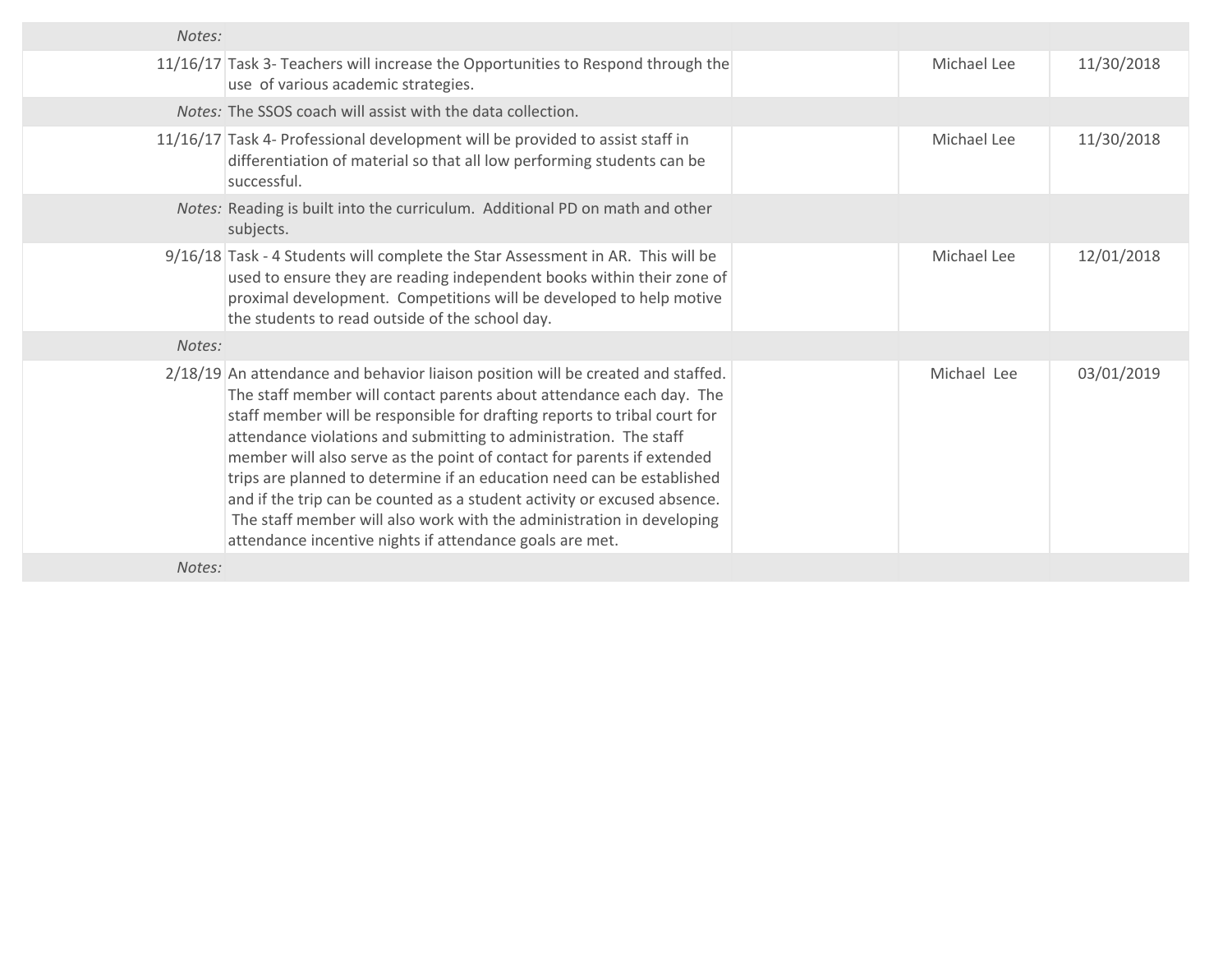| 3.03<br><b>KEY</b>                         | School staff use research-based instructional practices, programs and<br>materials.(337)(KEY,SWP)                                                                                                                                                                                                                                                                                                                                                                                                                                                                                                                                                                                                                                                                                                                                       | Implementation<br><b>Status</b>          | <b>Assigned To</b> | <b>Target Date</b> |
|--------------------------------------------|-----------------------------------------------------------------------------------------------------------------------------------------------------------------------------------------------------------------------------------------------------------------------------------------------------------------------------------------------------------------------------------------------------------------------------------------------------------------------------------------------------------------------------------------------------------------------------------------------------------------------------------------------------------------------------------------------------------------------------------------------------------------------------------------------------------------------------------------|------------------------------------------|--------------------|--------------------|
| <b>Initial Assessment:</b>                 | 12/10/17 Togiak currently uses Marzano model for professional<br>development and evaluation of certified staff. We are in the early<br>stages of implementation of Safe and Civil Schools (SAC) for a school<br>wide positive behavior management system. All staff have received<br>basic training on Marzano and SAC Schools material. Togiak School is<br>using district approved curriculum material for all classes with<br>additional supplemental material for intervention. Togiak School is<br>implementing Second Step as a Social Emotional Learning (SEL)<br>program in the elementary grades K-5 weekly. All program curriculum<br>materials are research based. Grades K-5 have fully implemented<br>Reading Mastery and Go Math. Grades 6-12 have fully implemented<br>language arts, social studies, math, and science. | <b>Limited Development</b><br>12/10/2017 |                    |                    |
| <b>How it will look</b><br>when fully met: | All curriculum materials, intervention materials, practices and programs<br>will be research based. All staff will be able to implement the programs<br>and materials with fidelity. There will be an observation system in<br>place to ensure that the material is used with fidelity in all classrooms.                                                                                                                                                                                                                                                                                                                                                                                                                                                                                                                               |                                          | <b>Michael Lee</b> | 12/31/2019         |
| <b>Actions</b>                             |                                                                                                                                                                                                                                                                                                                                                                                                                                                                                                                                                                                                                                                                                                                                                                                                                                         | 1 of 5 (20%)                             |                    |                    |
|                                            | 5/10/18 Site leadership staff will attend professional development in the area of Complete 06/01/2018<br>leading and supporting effective instruction in rural Alaska (ALSI).                                                                                                                                                                                                                                                                                                                                                                                                                                                                                                                                                                                                                                                           |                                          | Michael Lee        | 05/31/2018         |
|                                            | Notes: During this time, Togiak leadership will meet with their SSOS coach to<br>evaluate effectiveness of the plan of service and begin development of<br>2018-19 plan of service.                                                                                                                                                                                                                                                                                                                                                                                                                                                                                                                                                                                                                                                     |                                          |                    |                    |
|                                            | 12/10/17 Weekly walk through observations will be used to document the use of<br>the curriculum and programs being implemented with fidelity.                                                                                                                                                                                                                                                                                                                                                                                                                                                                                                                                                                                                                                                                                           |                                          | Michael Lee        | 04/30/2019         |
|                                            | Notes: These will be stored in iObservation.                                                                                                                                                                                                                                                                                                                                                                                                                                                                                                                                                                                                                                                                                                                                                                                            |                                          |                    |                    |
|                                            | 9/16/18 Provide one hour of extra duty pay per month to facilitate additional<br>professional development time with certified staff that will be centered<br>around implementation of Love and Logic and CHAMPS from Safe and<br>Civil School.                                                                                                                                                                                                                                                                                                                                                                                                                                                                                                                                                                                          |                                          | Michael Lee        | 08/01/2019         |
|                                            | Notes: This will allow the staff time to collaborate and discuss the<br>implementation of material that we have already purchased. Love and<br>Logic, Champs, and 2nd Step                                                                                                                                                                                                                                                                                                                                                                                                                                                                                                                                                                                                                                                              |                                          |                    |                    |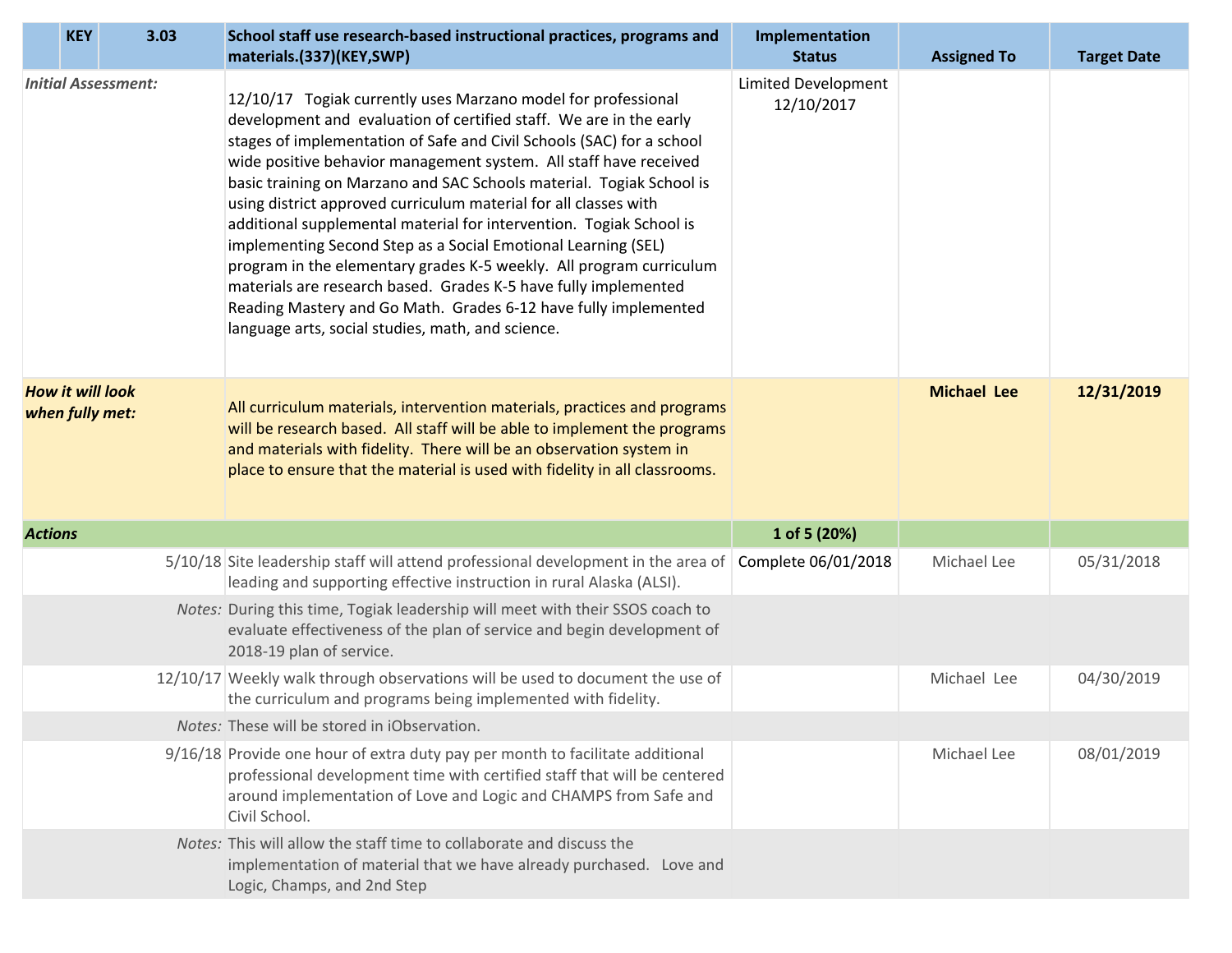| Domain 4.0- There is evidence that school culture and climate provide a safe, orderly environment conducive to learning.<br><b>Effective Practice:</b> |                                                                                                                                                        |  |             |            |
|--------------------------------------------------------------------------------------------------------------------------------------------------------|--------------------------------------------------------------------------------------------------------------------------------------------------------|--|-------------|------------|
| <b>Core Function:</b>                                                                                                                                  | <b>Supportive Learning Environment</b>                                                                                                                 |  |             |            |
|                                                                                                                                                        | Notes:                                                                                                                                                 |  |             |            |
|                                                                                                                                                        | 12/10/17 Returning staff will receive supplemental training on how to use the<br>curriculum for intervention and enrichment.                           |  | Michael Lee | 12/31/2019 |
|                                                                                                                                                        | Notes:                                                                                                                                                 |  |             |            |
|                                                                                                                                                        | 12/10/17 All new staff will receive basic introductory training on SAC Schools and<br>curriculum material that is used for the grades that they teach. |  | Michael Lee | 12/01/2019 |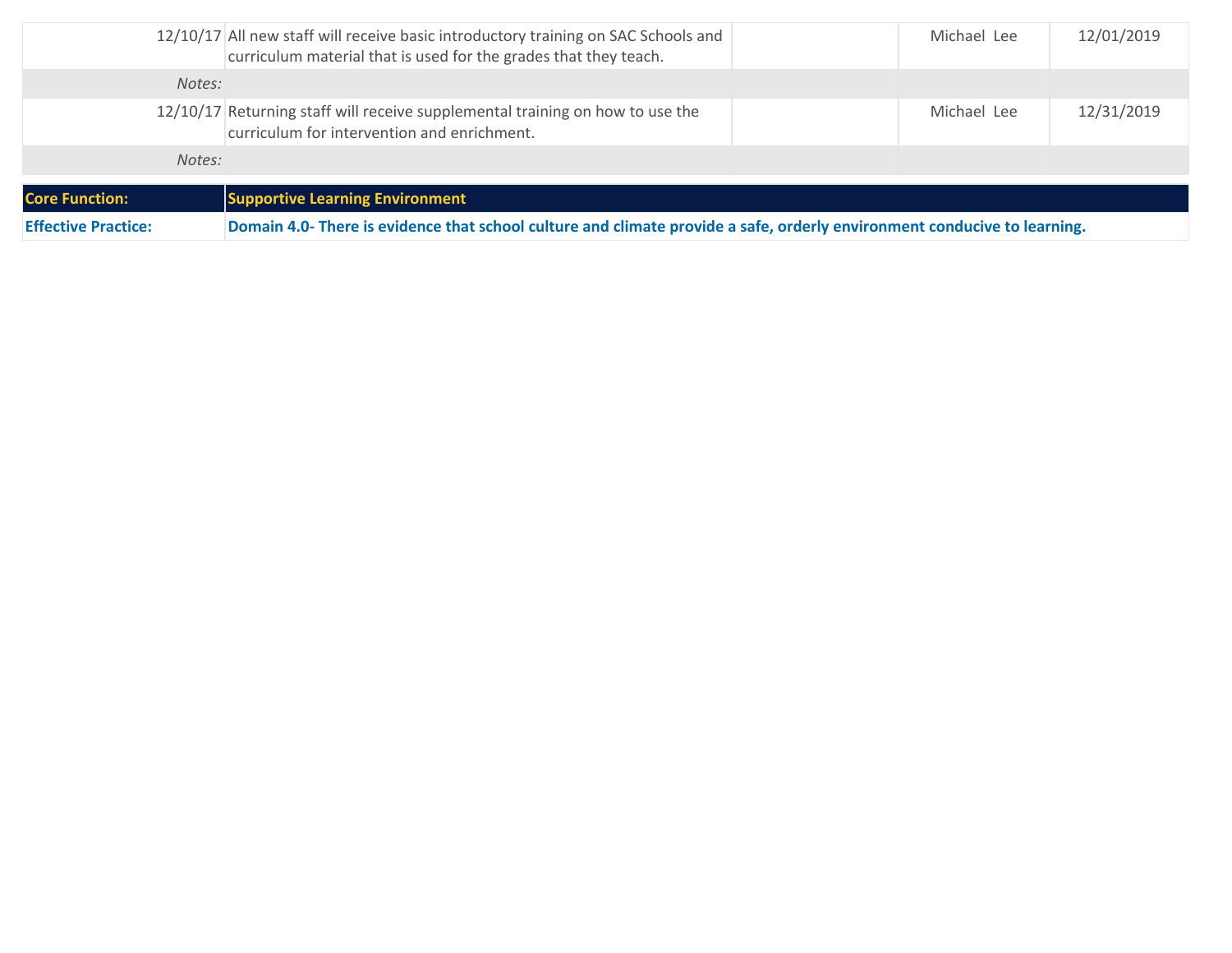| <b>KEY</b> | 4.03 | School staff communicate school-wide behavior expectations that are |                       |                    |                    |
|------------|------|---------------------------------------------------------------------|-----------------------|--------------------|--------------------|
|            |      | understood and achieved by students, and staff provide positive     | <b>Implementation</b> |                    |                    |
|            |      | behavioral supports.(344)(KEY,SWP)                                  | <b>Status</b>         | <b>Assigned To</b> | <b>Target Date</b> |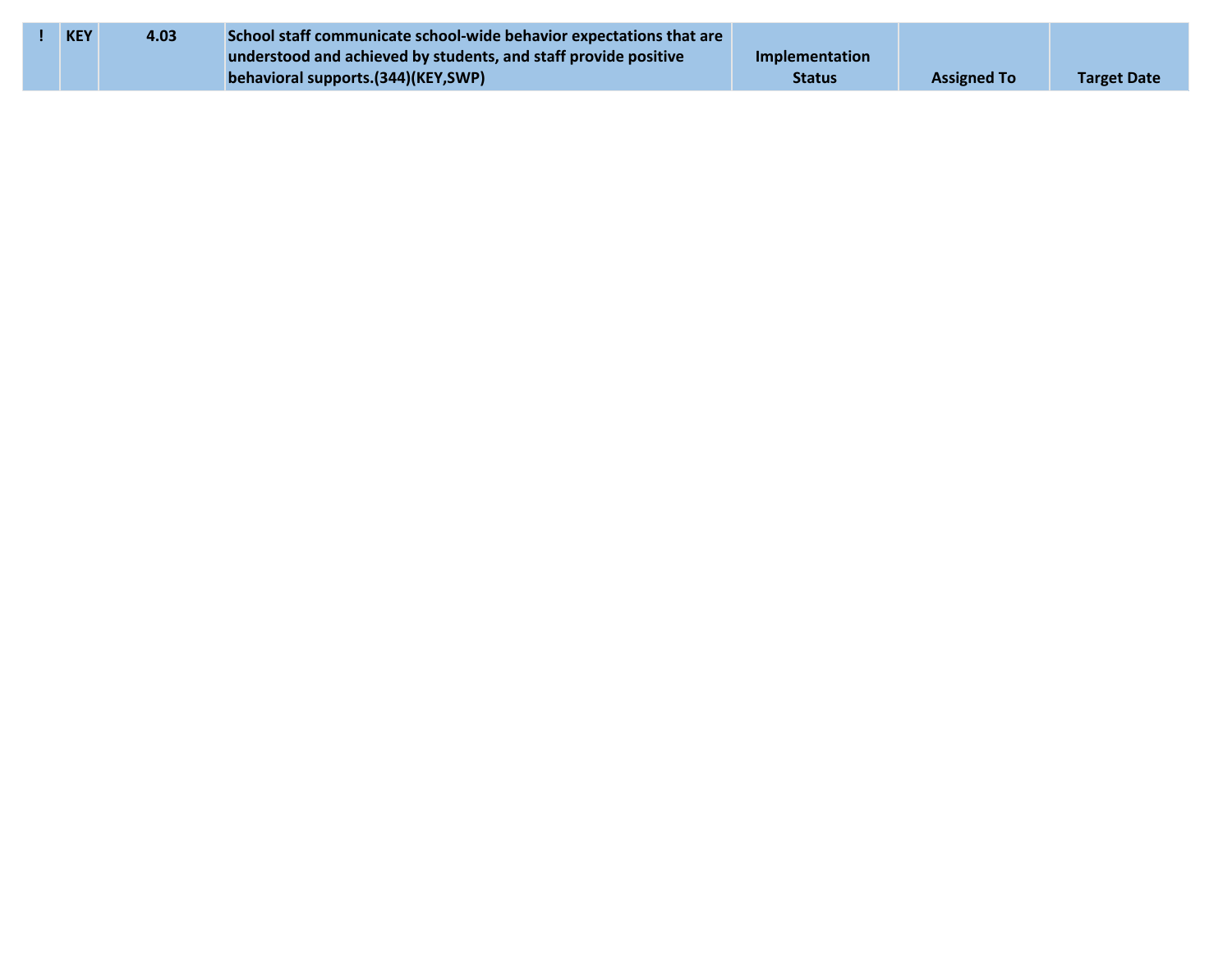| <b>Initial Assessment:</b>                 | 1.17.18 We have begun implementation of CHAMPS from Safe and Civil<br>schools as our school wide positive based behavior management plan.<br>We have implemented many different positive incentives for rewarding<br>students that follow our CHAMPS expectations. Although this is being<br>used school wide it is still early in the implementation of CHAMPS.<br>Previous Entry-<br>The staff have developed PBIS activities with in each class, but the<br>school does not have a PBIS in place that is school wide. This was<br>identified as an area to work on by the staff. We are currently<br>researching positive based behavior systems to see how they can be<br>implemented in our school. We intend to have a positive based<br>behavior system in place for the 2015-2016 school year. 1/18/16. Over<br>the summer of 2015 staff attended a PBIS training in Oregon. We had<br>an all staff inservice in August where these staff presented the new PBIS<br>strategies to the school. Several strategies were adopted immediately<br>(Husky Bucks, open rest room doors, positive messaging). The RTC<br>program was changed to the PEP room and that room was moved to a<br>new location. A PBIS committee now meets monthly. Overall, the first<br>semester resulted in a positive improvement in the school behavior. | <b>Limited Development</b><br>10/23/2014 |                    |            |
|--------------------------------------------|------------------------------------------------------------------------------------------------------------------------------------------------------------------------------------------------------------------------------------------------------------------------------------------------------------------------------------------------------------------------------------------------------------------------------------------------------------------------------------------------------------------------------------------------------------------------------------------------------------------------------------------------------------------------------------------------------------------------------------------------------------------------------------------------------------------------------------------------------------------------------------------------------------------------------------------------------------------------------------------------------------------------------------------------------------------------------------------------------------------------------------------------------------------------------------------------------------------------------------------------------------------------------------------------------------------------------------------|------------------------------------------|--------------------|------------|
| <b>How it will look</b><br>when fully met: | After fully implemented the school will have a positive behavior<br>reinforcement system (Safe and Civil Schools) in place that reinforces<br>positive behavior from K - 12th grade. The Student Handbook will be<br>updated and presented to the Community School Committee and<br>ultimately the regional school board. The new expectations for the<br>behavioral system documented in the handbook and discussed with the<br>students to ensure a clear and consistent understanding of the new<br>positive behavior reinforcement system. The students will be able to<br>explicitly state the behavioral expectations for various activities and<br>locations in the school. There will be a significant decrease in the<br>number of students exhibiting tier 2 and 3 behaviors once our school<br>wide structures and expectations are in place.                                                                                                                                                                                                                                                                                                                                                                                                                                                                                 |                                          | <b>Tobe Gurley</b> | 05/20/2019 |
| <b>Actions</b>                             |                                                                                                                                                                                                                                                                                                                                                                                                                                                                                                                                                                                                                                                                                                                                                                                                                                                                                                                                                                                                                                                                                                                                                                                                                                                                                                                                          | 26 of 28 (93%)                           |                    |            |
|                                            | 10/23/14 Meet with School Improvement team to discuss what is currently being<br>used as positive behavior intervention program in specific classroom.<br>This is to explore possibilities for use school wide.                                                                                                                                                                                                                                                                                                                                                                                                                                                                                                                                                                                                                                                                                                                                                                                                                                                                                                                                                                                                                                                                                                                          | Complete 04/13/2015                      | Michael Lee        | 01/31/2015 |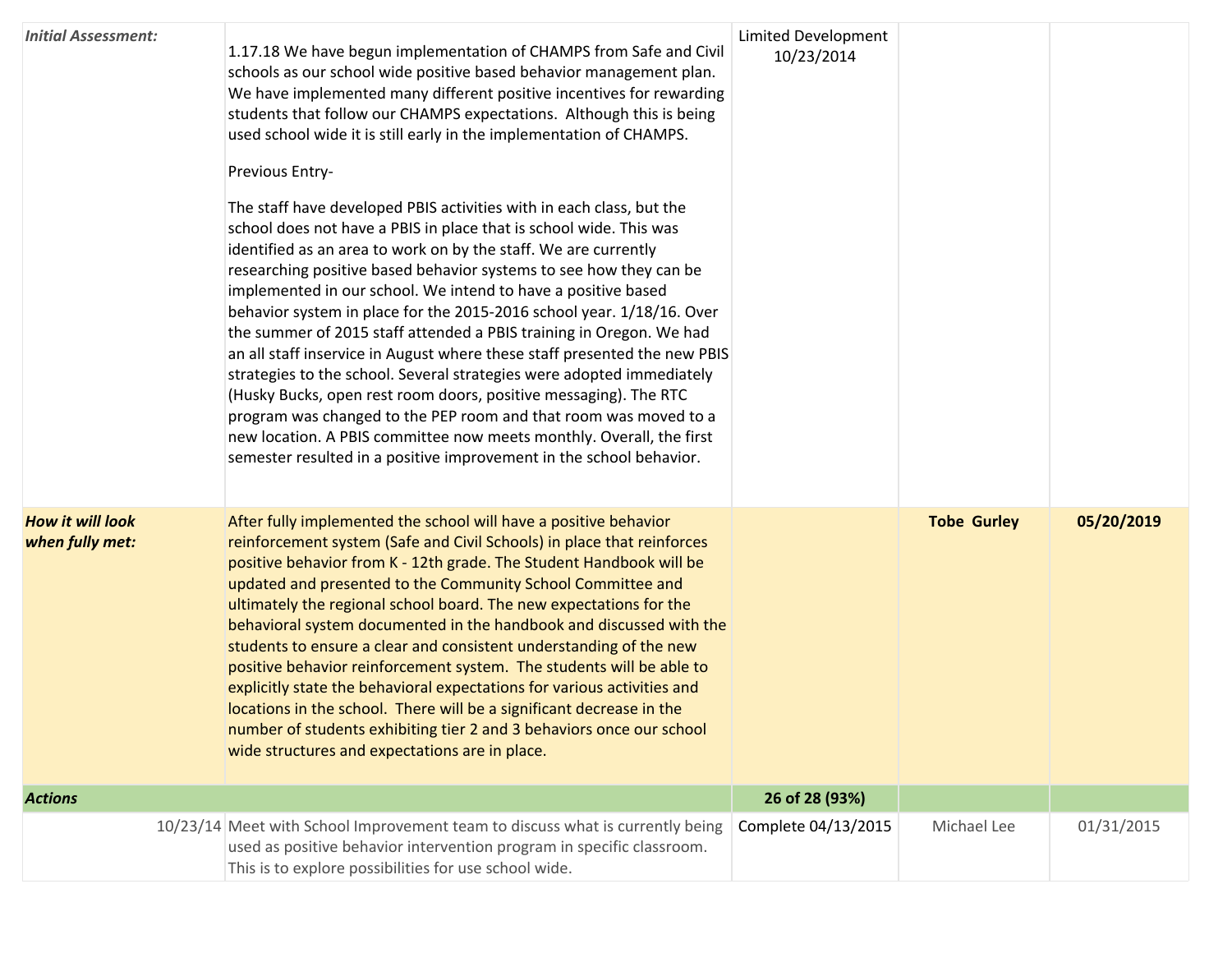|        | Notes: The school improvement team determined that a positive based<br>behavior system was needed school wide. Although some teachers<br>currently used parts of some system to supplement the current RTP<br>program, the selection of a research based system would benefit the<br>school. This task is complete and additional task need to be created to<br>further explore options.                                                                                                                                                                                                                                                                                                                                                                          |                     |                |            |
|--------|-------------------------------------------------------------------------------------------------------------------------------------------------------------------------------------------------------------------------------------------------------------------------------------------------------------------------------------------------------------------------------------------------------------------------------------------------------------------------------------------------------------------------------------------------------------------------------------------------------------------------------------------------------------------------------------------------------------------------------------------------------------------|---------------------|----------------|------------|
|        | 12/11/14 Form a committee for selection of a positive behavior reinforcement<br>system that may be implemented in the 2015-16 school year.                                                                                                                                                                                                                                                                                                                                                                                                                                                                                                                                                                                                                        | Complete 04/14/2015 | Sam Gosuk      | 03/16/2015 |
|        | Notes: Kyle Schneider may be able to participate in this committee to help get<br>a PBIS or PBIS-like system implemented at the school.<br>3.4.15 We will be using our school improvement team to do the review<br>for this and then present the information to the entire staff.<br>4.14.15 Meeting were held with certified staff, classified staff, and<br>students on three occasions. PBIS is being considered with the<br>possibility Kyle Schneider helping with the implementation. The<br>committee has been formed and selection criteria is being made.<br>The committee consist of Sam Gosuk, Dale Richesin, Leo Kasak, and<br>Richard Togiak. Additional teachers are being sought to possilily attend<br>some training on the material this summer. |                     |                |            |
|        | 11/23/15 Provide initial training for all certified staff regarding the PBIS process.<br>This training will be led by a PBIS facilitator with experience<br>implementing PBIS in rural Alaska. A district specialist will also provide<br>support during the training. The Togiak PBIS team that received<br>training during the summer will also present and lead breakout sessions<br>designed to create a PBIS process specific to Togiak's needs.                                                                                                                                                                                                                                                                                                             | Complete 09/04/2015 | Kyle Schneider | 08/22/2015 |
|        | Notes: Kyle will work with the Togiak administration, Togiak PBIS team, and<br>PBIS facilitator as he coordinates this training.                                                                                                                                                                                                                                                                                                                                                                                                                                                                                                                                                                                                                                  |                     |                |            |
|        | 12/11/14 After selection of a new positive behavior reinforcement system,<br>purchase the resources, supplies, licenses, etc. necessary for effective<br>implementation of the behavior system. The required resources will be<br>funded with the School Improvement grant (\$10,000).<br>The Initial \$10000 will be used for training of selected implementation<br>members during the summer of 2015.                                                                                                                                                                                                                                                                                                                                                          | Complete 08/28/2015 | Kyle Schneider | 09/01/2015 |
| Notes: |                                                                                                                                                                                                                                                                                                                                                                                                                                                                                                                                                                                                                                                                                                                                                                   |                     |                |            |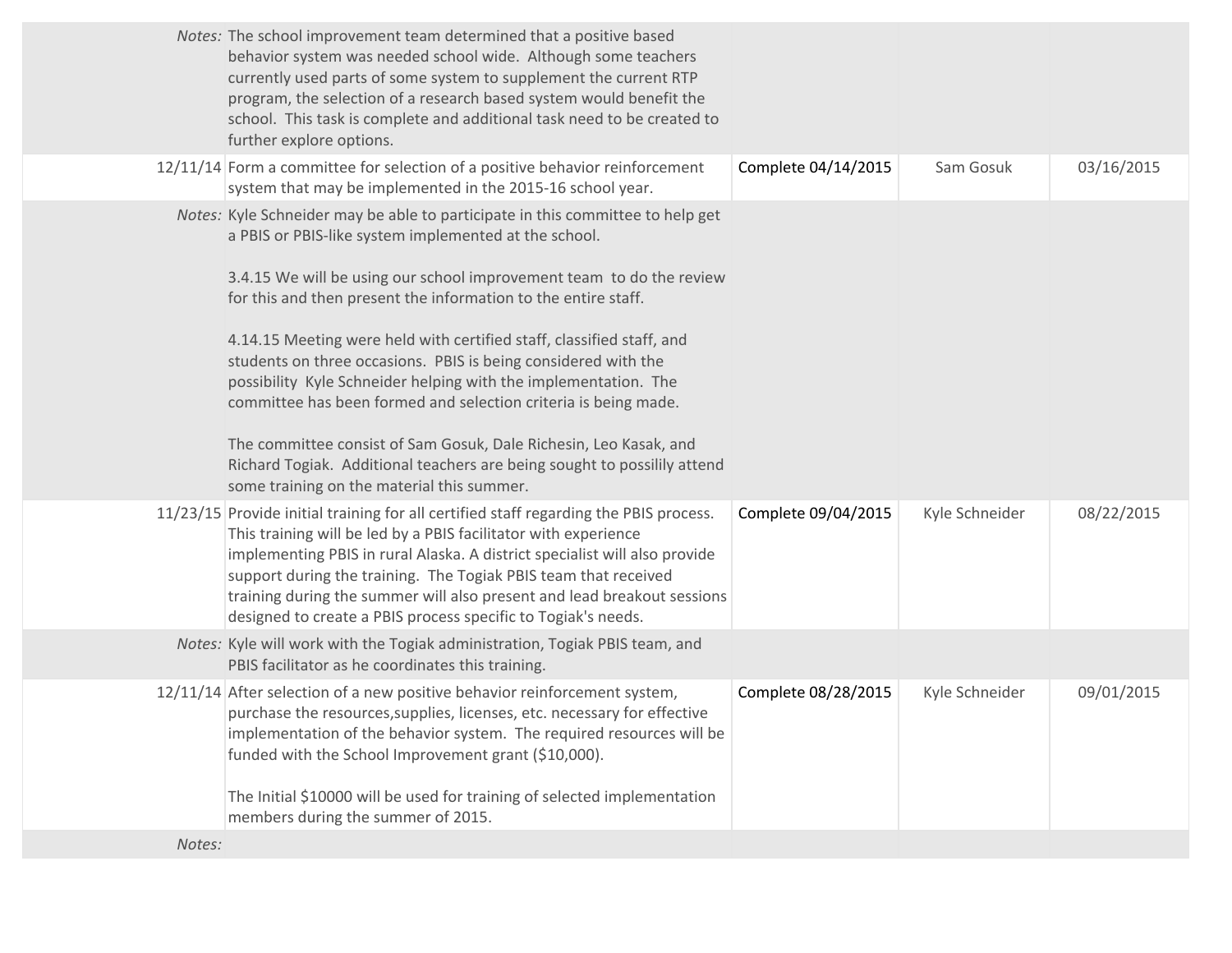| 1/15/15 After selection of a new positive behavior reinforcement system, plan<br>staff development for implementation of the new program for the 2015<br>-16 school year. The professional development necessary for effective<br>implementation will be supported using School Improvement funding<br>(\$10,000).                                                                                                                                                                                                                                                                                                                                                                                                                   | Complete 05/15/2015                       | Kyle Schneider     | 10/31/2015 |
|--------------------------------------------------------------------------------------------------------------------------------------------------------------------------------------------------------------------------------------------------------------------------------------------------------------------------------------------------------------------------------------------------------------------------------------------------------------------------------------------------------------------------------------------------------------------------------------------------------------------------------------------------------------------------------------------------------------------------------------|-------------------------------------------|--------------------|------------|
| Notes: The principal and four teachers representing various grade levels will be<br>attending a PBIS conference in Oregon this summer. The four teachers<br>will be part of the PBIS school committee that will meet on a monthly<br>basis to work with other staff to identify interventions for students<br>based on data. A PBIS facilitator has been contacted and has agreed to<br>help with the implementation of PBIS at Togiak School for next school<br>year. The facilitator will provide two days of training to all staff in the<br>fall of the 2015-2016 school year, and at least three follow-up<br>implementation visits throughout the year. The Northwest PBIS<br>Network will be providing consultation services. |                                           |                    |            |
| 5/13/16 Organize a parent engagement event centered on PBIS.                                                                                                                                                                                                                                                                                                                                                                                                                                                                                                                                                                                                                                                                         | Complete 12/20/2016                       | <b>Tobe Gurley</b> | 01/22/2016 |
| Notes: Either go to the community of Togiak or provide transportation to the<br>Togiak School to get parents engaged with the purpose, idea behind,<br>and procedures for PBIS.                                                                                                                                                                                                                                                                                                                                                                                                                                                                                                                                                      |                                           |                    |            |
| 12/23/16 The PBIS team will meet every two weeks to review SWIS data, design<br>plans to address identified needs, evaluate the effectiveness of those<br>plans, and make revisions as necessary.                                                                                                                                                                                                                                                                                                                                                                                                                                                                                                                                    | Complete 01/14/2017                       | <b>Tobe Gurley</b> | 01/29/2016 |
| Notes: The PBIS team will receive compensation to meet outside of the regular<br>contract day in order to review SWIS data, develop and implement<br>plans to address identified needs, and make revisions as necessary.<br>There will be a total of two-days of compensation which will allow for<br>frequent meetings to review data. This could be 14 1-hr meetings<br>(based on a 7 hr work day) or some other configuration.                                                                                                                                                                                                                                                                                                    |                                           |                    |            |
| 12/11/14 Student handbook updated with most current information and<br>submitted for approval to CSC and School Board.                                                                                                                                                                                                                                                                                                                                                                                                                                                                                                                                                                                                               | Complete 03/01/2016 Larry (Dale) Richesin |                    | 04/01/2016 |
| Notes: 1/18/16. The Student Handbook committee has met 3 times and<br>almost completed its task. After a final edit, it will be presented to the<br>CSC in January or February for approval.                                                                                                                                                                                                                                                                                                                                                                                                                                                                                                                                         |                                           |                    |            |
| 11/23/15 PBIS facilitator will travel to Togiak quarterly to work with the Togiak<br>PBIS team, teachers, administration, and classified staff about the<br>implementation, provide training in Tier I and Tier II PBIS strategies, and<br>to facilitate revisions to the process as identified as necessary by the<br>PBIS team.                                                                                                                                                                                                                                                                                                                                                                                                    | Complete 04/15/2016                       | Kyle Schneider     | 05/01/2016 |
| Notes: Kyle provided a great deal of support to staff and helped make revisions<br>to the process as necessary.                                                                                                                                                                                                                                                                                                                                                                                                                                                                                                                                                                                                                      |                                           |                    |            |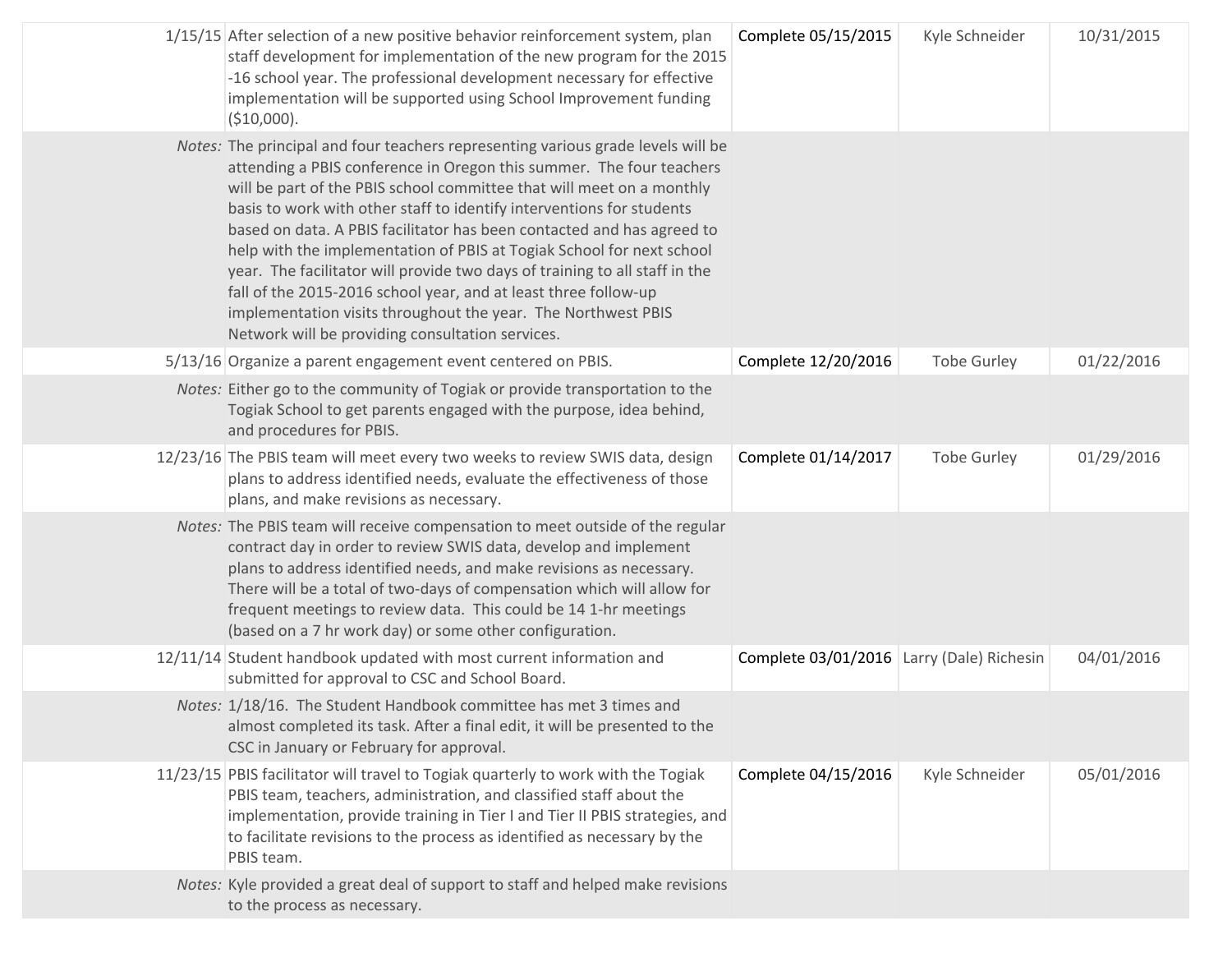| 11/23/15 District specialist (Kyle Schneider) will travel to Togiak six times<br>throughout the year for extended stays (3 to 5 days) to follow-up<br>during collaborative sessions regarding data analysis, progress on<br>meeting timelines of implementation, determining revisions to the<br>process, and providing support to all staff as necessary.                                                                                                                                                                                                                                                                                                                                                                                                                                                                                                                                                                                                                                                                                                                                                                                                           | Complete 04/15/2016 | Kyle Schneider | 06/01/2016 |
|----------------------------------------------------------------------------------------------------------------------------------------------------------------------------------------------------------------------------------------------------------------------------------------------------------------------------------------------------------------------------------------------------------------------------------------------------------------------------------------------------------------------------------------------------------------------------------------------------------------------------------------------------------------------------------------------------------------------------------------------------------------------------------------------------------------------------------------------------------------------------------------------------------------------------------------------------------------------------------------------------------------------------------------------------------------------------------------------------------------------------------------------------------------------|---------------------|----------------|------------|
| Notes: Kyle's work as a facilitator in the initial implementation of PBIS at<br>Togiak School was critical to the process. Having someone look at data<br>and processes from outside of the school provides important<br>informaiton.                                                                                                                                                                                                                                                                                                                                                                                                                                                                                                                                                                                                                                                                                                                                                                                                                                                                                                                                |                     |                |            |
| 11/23/15 A transition plan will be created to move the entire responsibility to the Complete 05/11/2016<br>PBIS process to the Togiak PBIS team and site administration.                                                                                                                                                                                                                                                                                                                                                                                                                                                                                                                                                                                                                                                                                                                                                                                                                                                                                                                                                                                             |                     | Sam Gosuk      | 06/01/2016 |
| Notes: Tobe Gurley, Dean of Students at Togiak School, will be the point of<br>contact/facilitator of PBIS at Togiak School during the 2016-2017 school<br>year.<br>The list of possible activities and needs was reviewed and prioritized as<br>best as possible considering a number of factors including, the high<br>turn-over rate, budget limitations, needs of returning staff, data<br>collection, and the needs of PEP room staff. The activities to be funded<br>next year to continue the support of Tier I and Tier II are as follows:<br>1. Three PBIS Core Team members to attend national PBIS conference<br>in October<br>2. Continue working with PBIS facilitator (Marilyn Rosene) to provide<br>training to all staff for one full day in the fall and training to the PBIS<br>Core Team/PEP staff members at a different time in the fall.<br>3. Provide job shadowing opportunities for PEP staff at Dillingham City<br>School District.<br>4. Purchase carbon copy forms to make the quick checkout process<br>more efficient.<br>5. Plan and implement an open house or open houses to communicate<br>and engage parents in the PBIS process. |                     |                |            |
| 5/13/16 Organize for the PBIS facilitator to provide 1.5 days of training to staff at Complete 08/10/2016<br>the beginning on the 2016-17 school year.                                                                                                                                                                                                                                                                                                                                                                                                                                                                                                                                                                                                                                                                                                                                                                                                                                                                                                                                                                                                               |                     | Jon Clouse     | 07/22/2016 |
| Notes: Marilyn Rosene will travel to Togiak to provide a full day inservice to all<br>staff about current PBIS process in Togiak. She will also provide a 1/2<br>training to PBIS Core team, including PEP room staff members. She<br>might provide training to all classified staff during a teacher work day<br>during the fall as well, if the timing can be aligned. She will be<br>consulting with PBIS Core team to determine training needs.                                                                                                                                                                                                                                                                                                                                                                                                                                                                                                                                                                                                                                                                                                                  |                     |                |            |
| 5/13/16 Organize for job shadowing for the two PEP staff members with<br>Dillingham City School District.                                                                                                                                                                                                                                                                                                                                                                                                                                                                                                                                                                                                                                                                                                                                                                                                                                                                                                                                                                                                                                                            | Complete 10/14/2016 | Jon Clouse     | 09/16/2016 |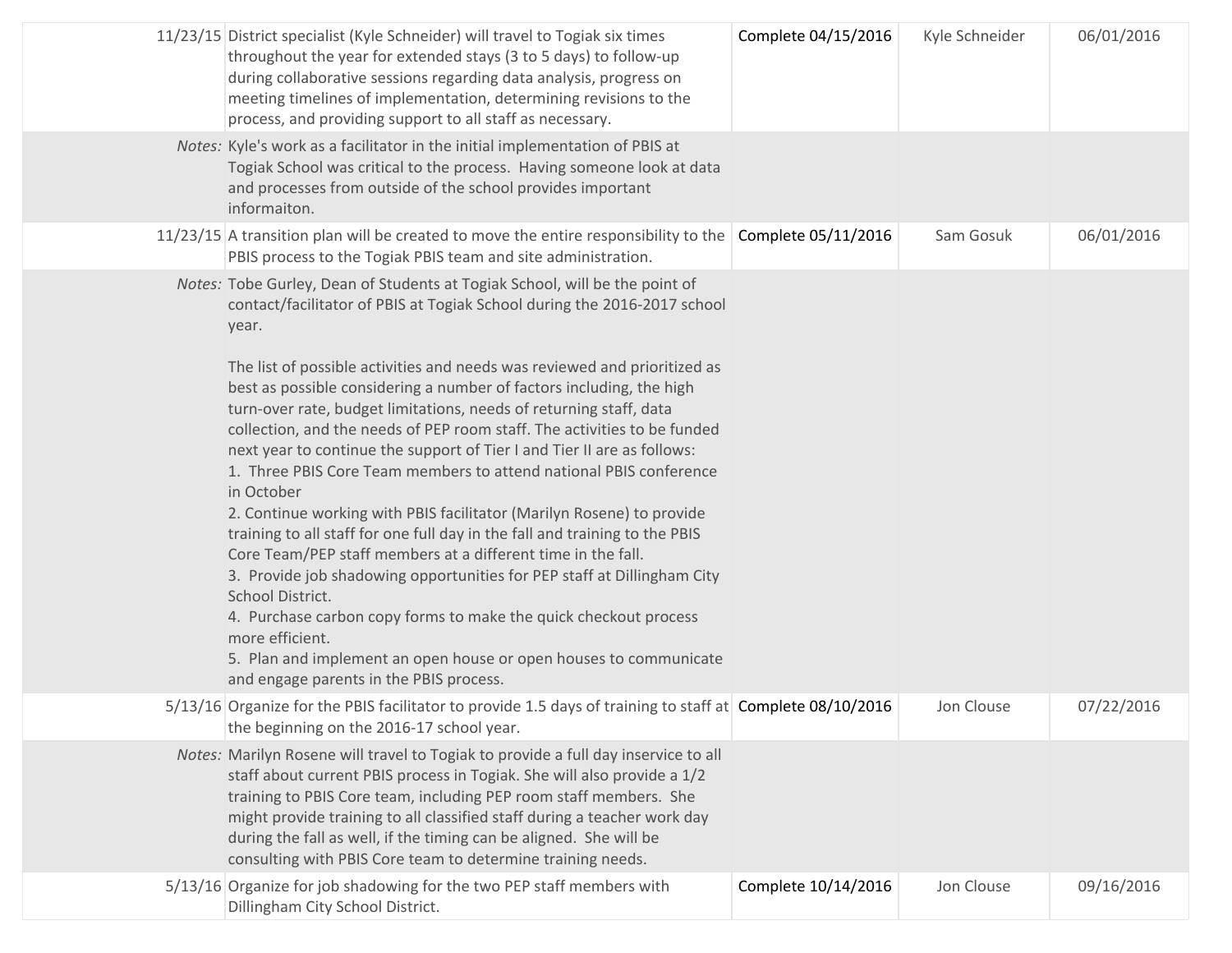| Notes: Two PEP staff members will travel to Dillingham to job shadow the<br>counselor at DCSD elementary school to get additional strategies on<br>working with Tier II students.<br>Only one of the PEP staff members were able to participate. But the<br>Dean of Students traveled to another school within the district to<br>observe their PBIS process.                                                              |                     |                    |            |
|----------------------------------------------------------------------------------------------------------------------------------------------------------------------------------------------------------------------------------------------------------------------------------------------------------------------------------------------------------------------------------------------------------------------------|---------------------|--------------------|------------|
| 5/13/16 Prepare for three PBIS Core team members to attend the National PBIS<br>Leadership Conference in October, 2016.                                                                                                                                                                                                                                                                                                    | Complete 09/30/2016 | <b>Tobe Gurley</b> | 09/30/2016 |
| Notes: Three team members will attend the national conference to gain<br>knowledge on effective strategies for implementing Tier II and Tier III<br>interventions but also keep the Tier I supports in place and ongoing.<br>These three members will use the information to revise the plan for<br>PBIS implementation at Togiak School as necessary and train Togiak<br>staff on applicable content from the conference. |                     |                    |            |
| 5/13/16 Order quick daily checkin/out forms and the SWIS web-based data<br>collection system.                                                                                                                                                                                                                                                                                                                              | Complete 01/20/2017 | <b>Tobe Gurley</b> | 12/01/2016 |
| Notes: The checkin/out forms have been ordered. The SWIS system is online.                                                                                                                                                                                                                                                                                                                                                 |                     |                    |            |
| 12/22/16 Coordinate training for instructional aides in the area of PBIS Tier I<br>classroom management strategies in early January 11, 12, and 13, 2017.                                                                                                                                                                                                                                                                  | Complete 12/30/2016 | Jon Clouse         | 12/30/2016 |
| Notes: Jon Clouse will facilitate discussions with Togiak Leadership to<br>determine classroom management needs (occurred on 12/21/16). Then<br>coordinate training with PBIS Facilitator, Marilyn Rosene. January 11th<br>will be training with instructional aides. January 12 & 13 will be time<br>for the PBIS Facilitator to observe and have post-observations<br>conversations with instructional aides.            |                     |                    |            |
| 12/22/16 Coordinate professional development for all certificated staff in PBIS<br>Tier I classroom management strategies on January 14th, 2017.                                                                                                                                                                                                                                                                           | Complete 12/30/2016 | Jon Clouse         | 12/30/2016 |
| Notes: Jon Clouse will facilitate discussions with Togiak Leadership to<br>determine classroom management needs (occurred on 12/21/16). Then<br>coordinate training with PBIS Facilitator, Marilyn Rosene. The purpose<br>is to provide support for staff to address Tier I behaviors in their<br>classroom as Togiak School transitions away from the PEP room.                                                           |                     |                    |            |
| 12/23/16 Coordinate meeting times for PBIS team to review SWIS data, design<br>plans to address identified needs, evaluate the plan, and make revisions<br>as needed.                                                                                                                                                                                                                                                      | Complete 01/14/2017 | <b>Tobe Gurley</b> | 01/14/2017 |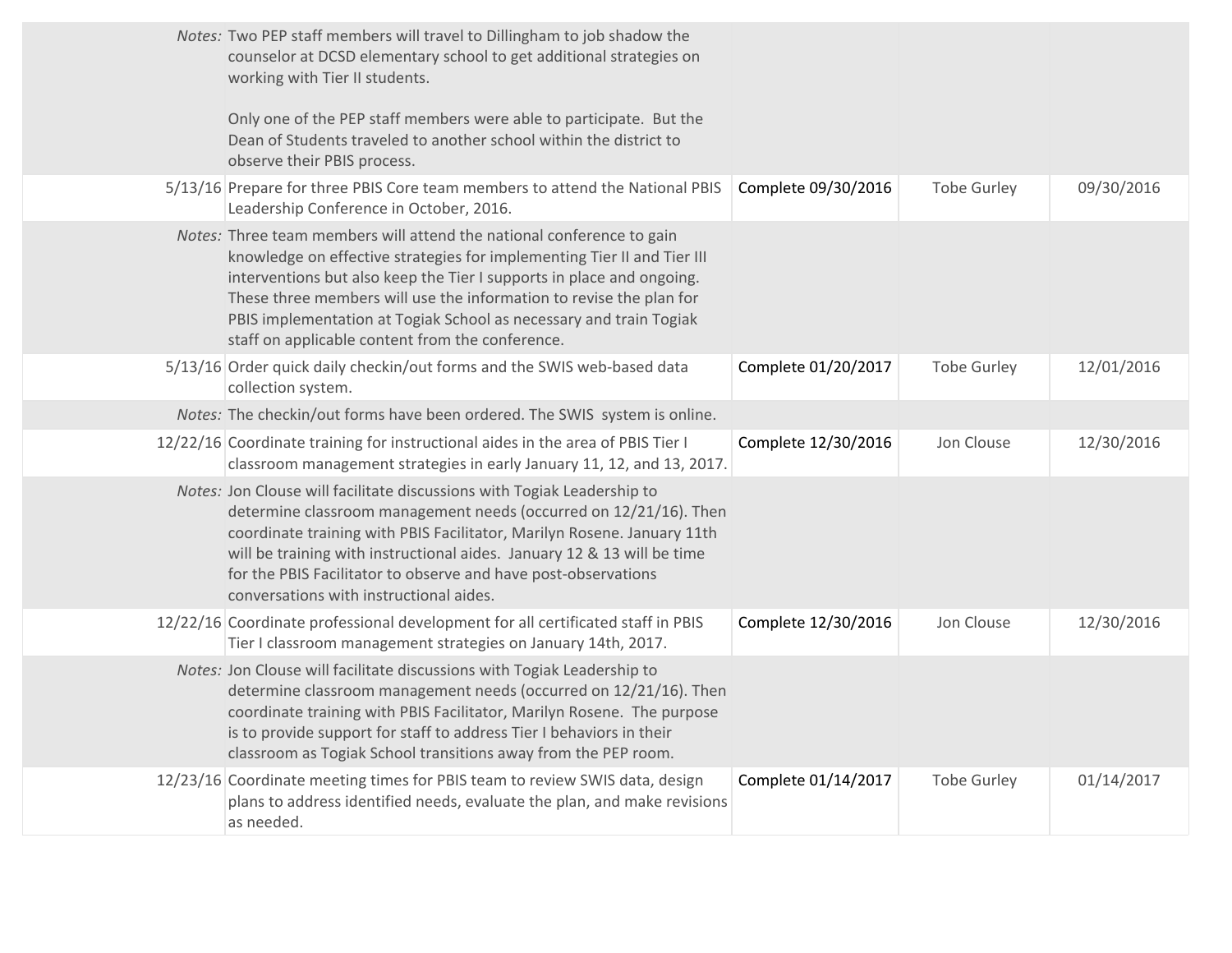| Notes: The PBIS team will receive compensation to meet outside of the regular<br>contract day in order to review SWIS data, develop and implement<br>plans to address identified needs, and make revisions as necessary.<br>There will be a total of two-days of compensation which will allow for<br>frequent meetings to review data. This could be 14 1-hr meetings<br>(based on a 7 hr work day) or some other configuration. |                     |             |            |
|-----------------------------------------------------------------------------------------------------------------------------------------------------------------------------------------------------------------------------------------------------------------------------------------------------------------------------------------------------------------------------------------------------------------------------------|---------------------|-------------|------------|
| 12/23/16 Coordinate a schedule for the PBIS Facilitator, Marilyn Rosene, to<br>provide follow up training/coaching for classified and instructional staff<br>in relation to PBIS Tier I classroom management strategies.                                                                                                                                                                                                          | Complete 02/01/2017 | Jon Clouse  | 02/06/2017 |
| Notes: This will include two separate trips to Togiak between February and<br>April, 2017 after the Jan 11-14 professional development.                                                                                                                                                                                                                                                                                           |                     |             |            |
| 4/13/17 Togiak Leadership Team consisting of the principal, assistant principal,<br>and teacher will attend a Safe & Civil School Conference in order to<br>effectively implement CHAMPS.                                                                                                                                                                                                                                         | Complete 07/20/2017 | Jon Clouse  | 07/31/2017 |
| Notes: Jon Clouse will assist in the process for getting staff to the conference.                                                                                                                                                                                                                                                                                                                                                 |                     |             |            |
| 4/13/17 All staff will attend an on-site training with a Safe & Civil Schools trainer<br>during the on-site fall inservice time occurring in August, 2017.                                                                                                                                                                                                                                                                        | Complete 08/18/2017 | Jon Clouse  | 08/21/2017 |
| Notes: Jon Clouse will assist with making the training occur. The lead will be<br>Michael Lee, Principal of Togiak School beginning in the 2017-18 school<br>year. Michael Lee will coordinate the times with the trainer.                                                                                                                                                                                                        |                     |             |            |
| 4/13/17 Coordinate a schedule for the PBIS Facilitator, Marilyn Rosene, to<br>provide an outside lens for the implementation of school climate<br>initiative, provide training in SWIS, and if necessary provide support and<br>coaching to staff on classroom management                                                                                                                                                         | Complete 08/14/2017 | Jon Clouse  | 10/20/2017 |
| Notes: This will include three separate trips to Togiak between August and<br>November, 2017.                                                                                                                                                                                                                                                                                                                                     |                     |             |            |
| 10/17/18 All elementary classes K-5 (11 classrooms) will be allowed to purchase<br>\$400 worth of positive behavior incentives for their classroom. These<br>will be used within the token economy systems that they have already<br>established in their rooms (class dojo, point systems, ect).                                                                                                                                 |                     | Michael Lee | 11/01/2018 |
| Notes: This is for positive reinforcement of specific targeted behavior.                                                                                                                                                                                                                                                                                                                                                          |                     |             |            |
| 10/29/17 Identify the teacher that will serve as the CHAMPS Coach for Togiak                                                                                                                                                                                                                                                                                                                                                      | Complete 10/17/2018 | Michael Lee | 11/01/2018 |
| Notes: For the 2018-19 school year, Richard Coppin has been selected as the<br>CHAMPS Foundation team leader/coach.                                                                                                                                                                                                                                                                                                               |                     |             |            |
| 10/17/18 School wide common area behavioral expectations will be recognized<br>by awarding husky bucks. The husky bucks can be returned for small<br>rewards (such as dum dum suckers). Weekly drawings will be done<br>from all husky bucks returned for larger items such as water bottles or<br>\$5 AC gift cards.                                                                                                             | Complete 11/06/2018 | Michael Lee | 11/01/2018 |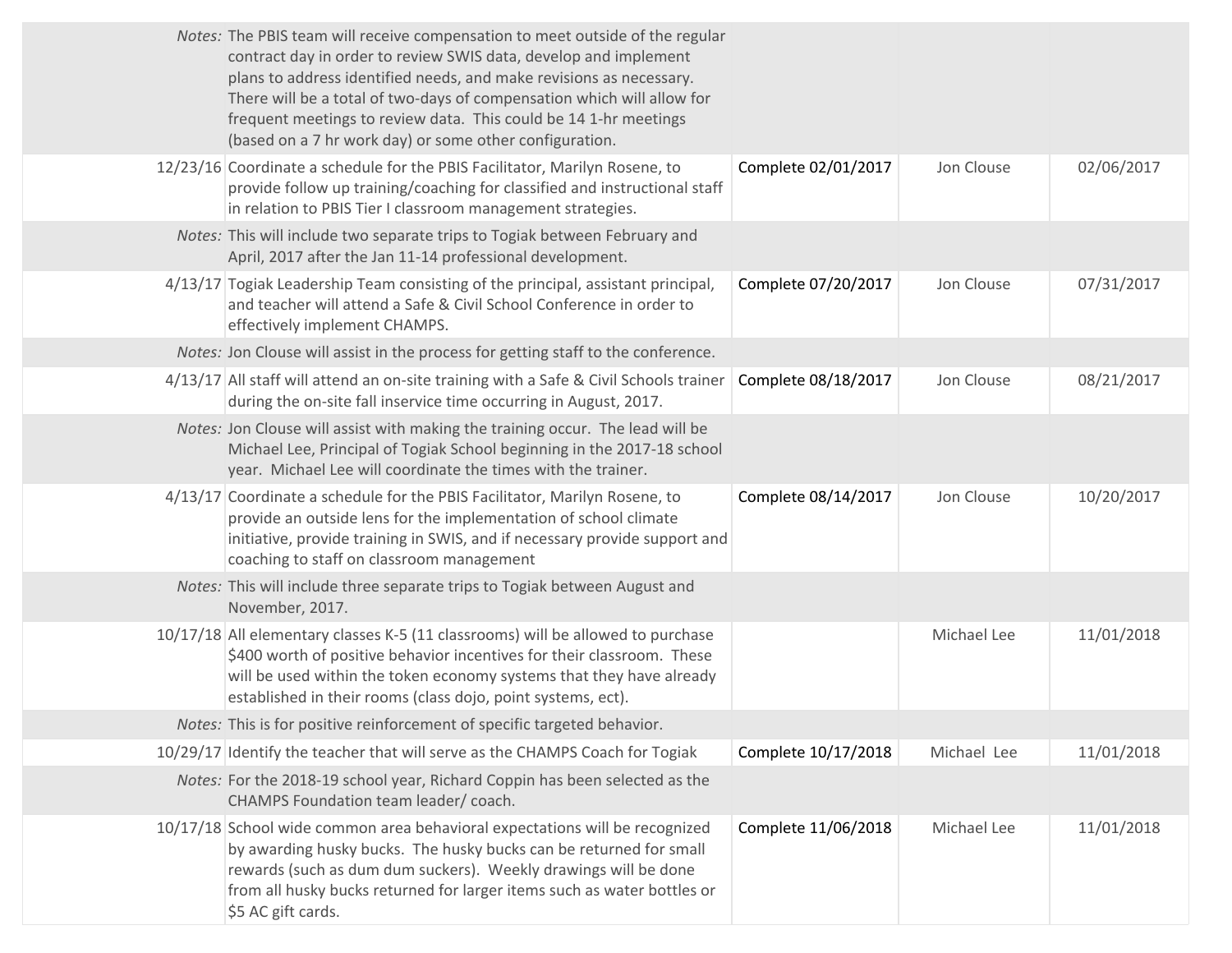| Notes: Funds from the 1003 grant will be used to purchase the prizes that are<br>used to reinforce the positive behavior.                                                                                                                                                                                                                                                                                                                                               |                     |             |            |
|-------------------------------------------------------------------------------------------------------------------------------------------------------------------------------------------------------------------------------------------------------------------------------------------------------------------------------------------------------------------------------------------------------------------------------------------------------------------------|---------------------|-------------|------------|
| 10/29/17 All staff will attend an on-site training with a Safe & Civil Schools trainer   Complete 10/17/2018<br>for the implementation of CHAMPS.                                                                                                                                                                                                                                                                                                                       |                     | Michael Lee | 11/30/2018 |
| Notes: Jon Clouse will assist with making the training occur. The lead will be<br>Michael Lee, Principal of Togiak School beginning in the 2017-18 school<br>year. Michael Lee will coordinate the times with the trainer. This<br>training will occur in February, 2018. The next training will be in<br>August, 2018.<br>10.17.18 After initial implementation, we have reduced the frequency<br>of the onsite trainer to once a year. We are using more resources to |                     |             |            |
| conduct site based training using our own staff.                                                                                                                                                                                                                                                                                                                                                                                                                        |                     |             |            |
| 11/6/18 Vince Henry will attend Restorative Justice Professional Development to<br>assist Togiak School in continued improvement toward discipline and<br>behavioral practices that reinforce positive self image, learning of SEL<br>based lessons, and overall improvement of school climate through<br>character education activities.                                                                                                                               |                     | Vince Henry | 12/01/2018 |
| Notes: Vince will take material learned from the conference on restorative<br>justice and assist Togiak Admin in ensuring that the disciplinary<br>practices at Togiak are effective in long term growth of the students<br>and school.                                                                                                                                                                                                                                 |                     |             |            |
| 10/29/17 Coordinate a schedule for the SWIS Facilitator, Marilyn Rosene, to<br>provide support for the implementation SWIS data system, data<br>collection, and to provide training in SWIS to core team.                                                                                                                                                                                                                                                               | Complete 10/17/2018 | Jon Clouse  | 12/01/2018 |
| Notes: This is a follow up visit from the fall. This activity will occur in February<br>or March, 2018.<br>10-17-18: We have most staff trained in use of teh program. We will                                                                                                                                                                                                                                                                                          |                     |             |            |
| need time each year for new staff to be trained as followup.                                                                                                                                                                                                                                                                                                                                                                                                            |                     |             |            |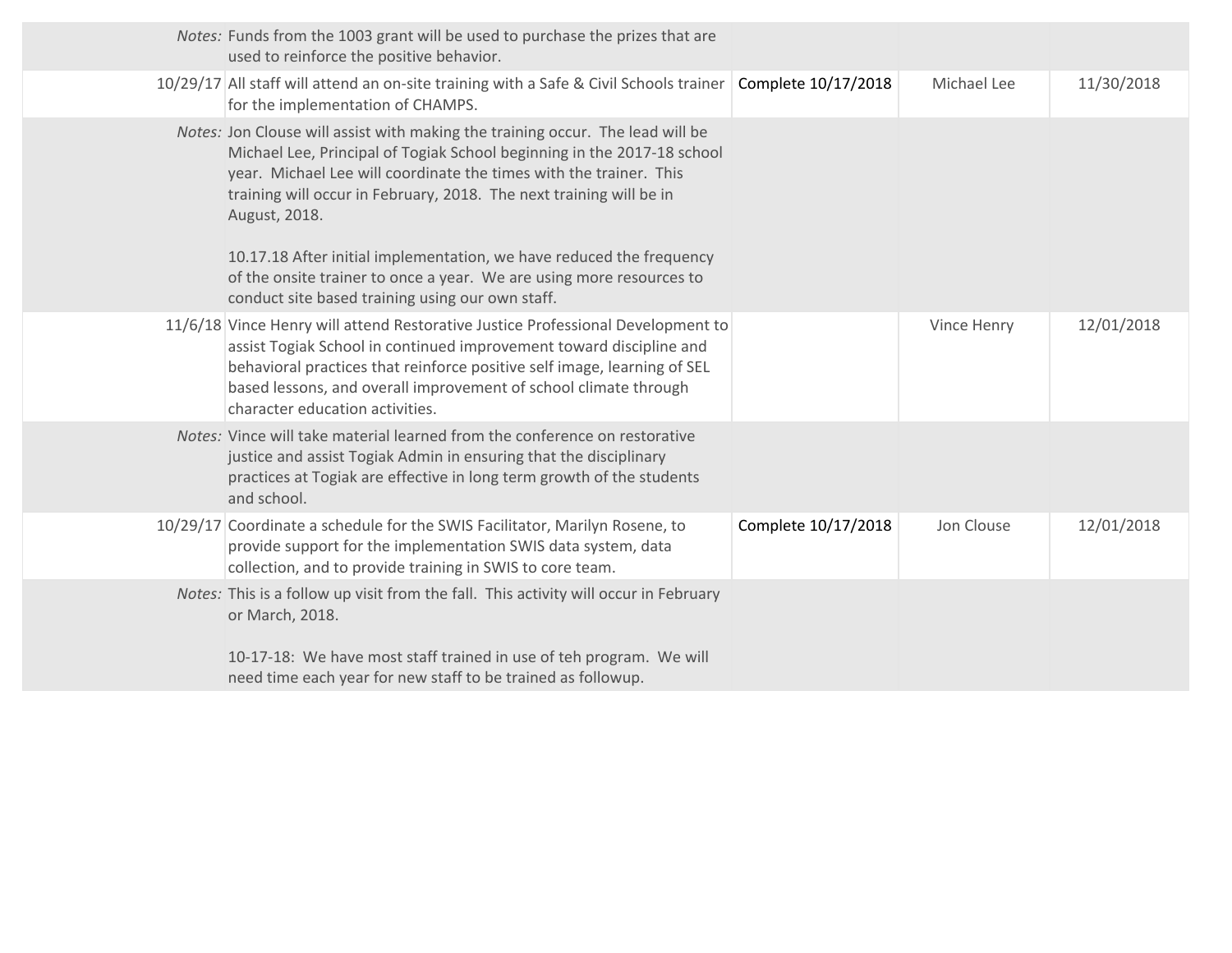| <b>KEY</b>                                 | 4.05 | School staff provide extended learning opportunities, and students in<br>need of additional support regularly participate.(346)(KEY,SWP)                                                                                                                                                                                                                                                                                                                                                                                                                                                                                     | Implementation<br><b>Status</b>          | <b>Assigned To</b> | <b>Target Date</b> |
|--------------------------------------------|------|------------------------------------------------------------------------------------------------------------------------------------------------------------------------------------------------------------------------------------------------------------------------------------------------------------------------------------------------------------------------------------------------------------------------------------------------------------------------------------------------------------------------------------------------------------------------------------------------------------------------------|------------------------------------------|--------------------|--------------------|
| <b>Initial Assessment:</b>                 |      | We currently offer after-school tutoring but there is limited<br>participation.                                                                                                                                                                                                                                                                                                                                                                                                                                                                                                                                              | <b>Limited Development</b><br>04/13/2017 |                    |                    |
|                                            |      | 2.2.19 The participation in afterschool activities have increased as well<br>as the number and type of activities. We are working to expand the<br>afterschool activities and incorporate additional requirements that<br>include cultural, academic, and physical activities. All activities require<br>passing eligibility (sports-based district policy) for the fun activities or<br>one must use 1/2 of the time doing an academic activity to be eligible<br>for other fun activity (band, fab lab, gym, lego robotics, or e-sports).                                                                                  |                                          |                    |                    |
| <b>How it will look</b><br>when fully met: |      | All students that need additional support or extended learning<br>opportunity will participate regularly in effective after-school extended<br>learning opportunities. The engagement in school and perceived<br>importance will have improved through increased engagement.                                                                                                                                                                                                                                                                                                                                                 |                                          | <b>Michael Lee</b> | 05/18/2020         |
|                                            |      |                                                                                                                                                                                                                                                                                                                                                                                                                                                                                                                                                                                                                              |                                          |                    |                    |
| <b>Actions</b>                             |      |                                                                                                                                                                                                                                                                                                                                                                                                                                                                                                                                                                                                                              | 0 of 2 (0%)                              |                    |                    |
|                                            |      | 1/17/18 Togiak School will provide extended learning opportunities for students<br>3 times per week. A variety of activities will be offered. For<br>nonacademic activities, students must be eligible to participate<br>following the sports eligibility guidelines or a student must spend 1/2 of<br>the afterschool time doing academic support material prior to being<br>allowed to participate in nonacademic activities. Examples of activities<br>include but are not limited to academic tutoring, fab lab, band, robotic<br>or Lego competition, e-sports, weight lifting, or green house /<br>hydroponic support. |                                          | Michael Lee        | 05/01/2020         |
|                                            |      | Notes: Extended learning opportunities can be expanded to things other than<br>homework help. For example music, science labs, chess, ect.                                                                                                                                                                                                                                                                                                                                                                                                                                                                                   |                                          |                    |                    |
|                                            |      | 1/17/18 In the elementary, through the use of a standard form, teachers will<br>provide information to tutoring supervisor about what material needs<br>to be completed during the extended school day opportunity.<br>Academic games that target specific deficiencies will be used to<br>supplement interventions in class.                                                                                                                                                                                                                                                                                                |                                          | Michael Lee        | 05/20/2020         |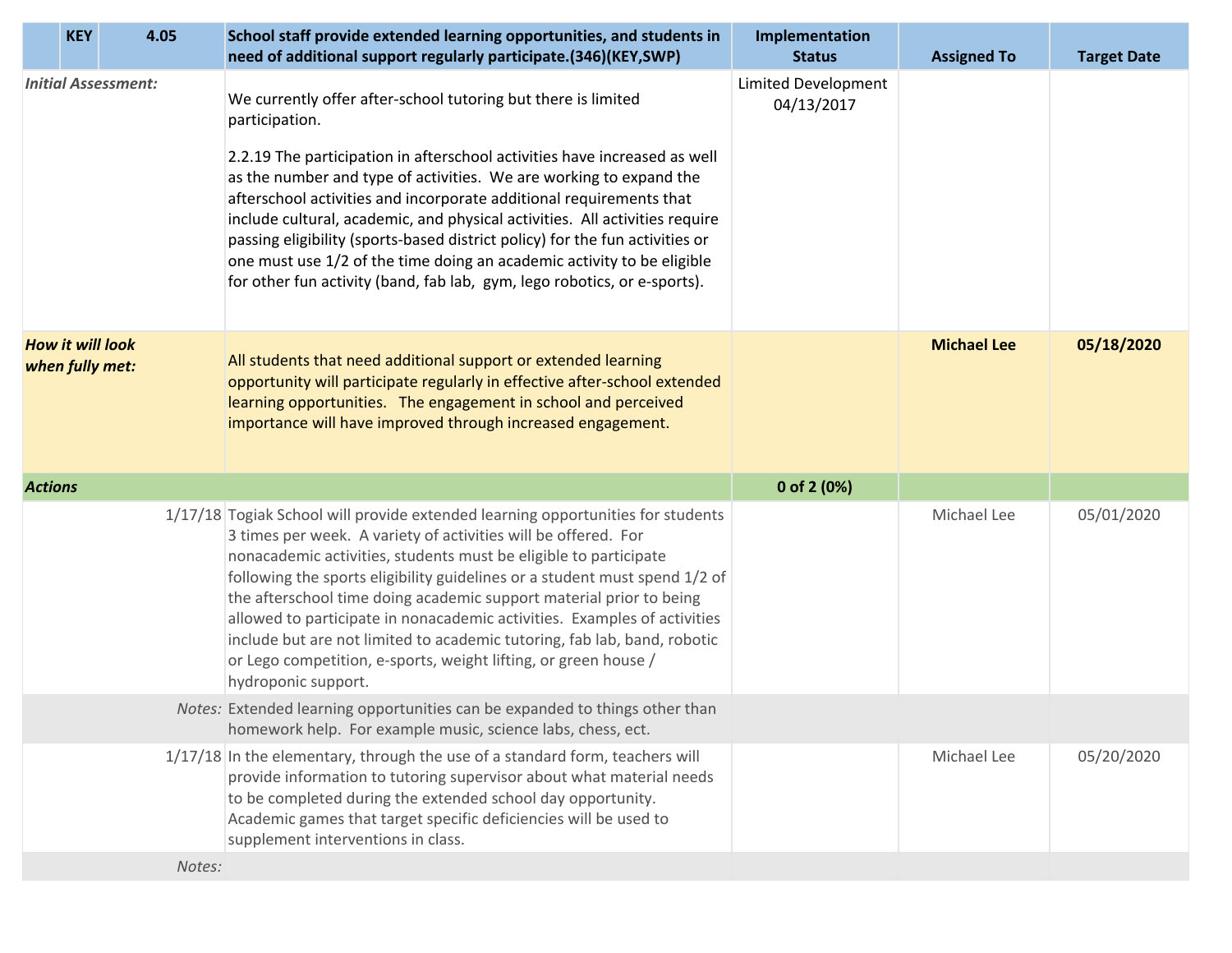|                            | <b>KEY</b> | 4.07                                       | School staff communicate effectively with parents about learning<br>expectations, student progress, and reinforcing learning at home; staff<br>implement effective strategies to increase parent engagement.(348)<br>(KEY)                                                                                                                                                                                                                                                                                                                                                                                                                    | Implementation<br><b>Status</b>   | <b>Assigned To</b> | <b>Target Date</b> |
|----------------------------|------------|--------------------------------------------|-----------------------------------------------------------------------------------------------------------------------------------------------------------------------------------------------------------------------------------------------------------------------------------------------------------------------------------------------------------------------------------------------------------------------------------------------------------------------------------------------------------------------------------------------------------------------------------------------------------------------------------------------|-----------------------------------|--------------------|--------------------|
| <b>Initial Assessment:</b> |            |                                            | 3.4.18 Currently communication with parents is occurring through VHF<br>announcements, post to the school Facebook page, district new letters,<br>flyers posted in the community and classroom new letters. Progress<br>reports are sent home at each mid quarter and report card are sent<br>home quarterly. Parent teacher conferences are help at the end of the<br>1st and 3rd quarter. We are using the School Messenger for<br>attendance and messages to the community.                                                                                                                                                                | Limited Development<br>10/29/2017 |                    |                    |
|                            |            | <b>How it will look</b><br>when fully met: | There will be consistent communication from the school administration<br>about school wide initiatives using multiple formats. There will be<br>consistent communication from the teachers about progress in the<br>classroom. Parents will be actively involved in the school through<br>volunteering in the classroom, sporting events, educational fun nights,<br>and opportunities to extend learning. Every child will have a parent<br>present for conferences and we will use a student led conference<br>model. Parents will routinely participate in the CSC meeting, School<br>Improvement Meetings, and Foundations Team meetings. |                                   | <b>Michael Lee</b> | 05/20/2019         |
| <b>Actions</b>             |            |                                            |                                                                                                                                                                                                                                                                                                                                                                                                                                                                                                                                                                                                                                               | 0 of 5 $(0%)$                     |                    |                    |
|                            |            |                                            | 10/17/18 Parents are encouraged to earn a volunteer t-shirt through volunteering<br>5hours at the school. This also allows the administration to brief the<br>parents about BBP and mandatory reporting requirements.                                                                                                                                                                                                                                                                                                                                                                                                                         |                                   | Michael Lee        | 11/01/2018         |
|                            |            |                                            | Notes: This is currently in practice, but additional shirts need to be ordered.<br>1003 grant funds will be used to purchase the shirts and help increase<br>parent engagement in the classrooms.                                                                                                                                                                                                                                                                                                                                                                                                                                             |                                   |                    |                    |